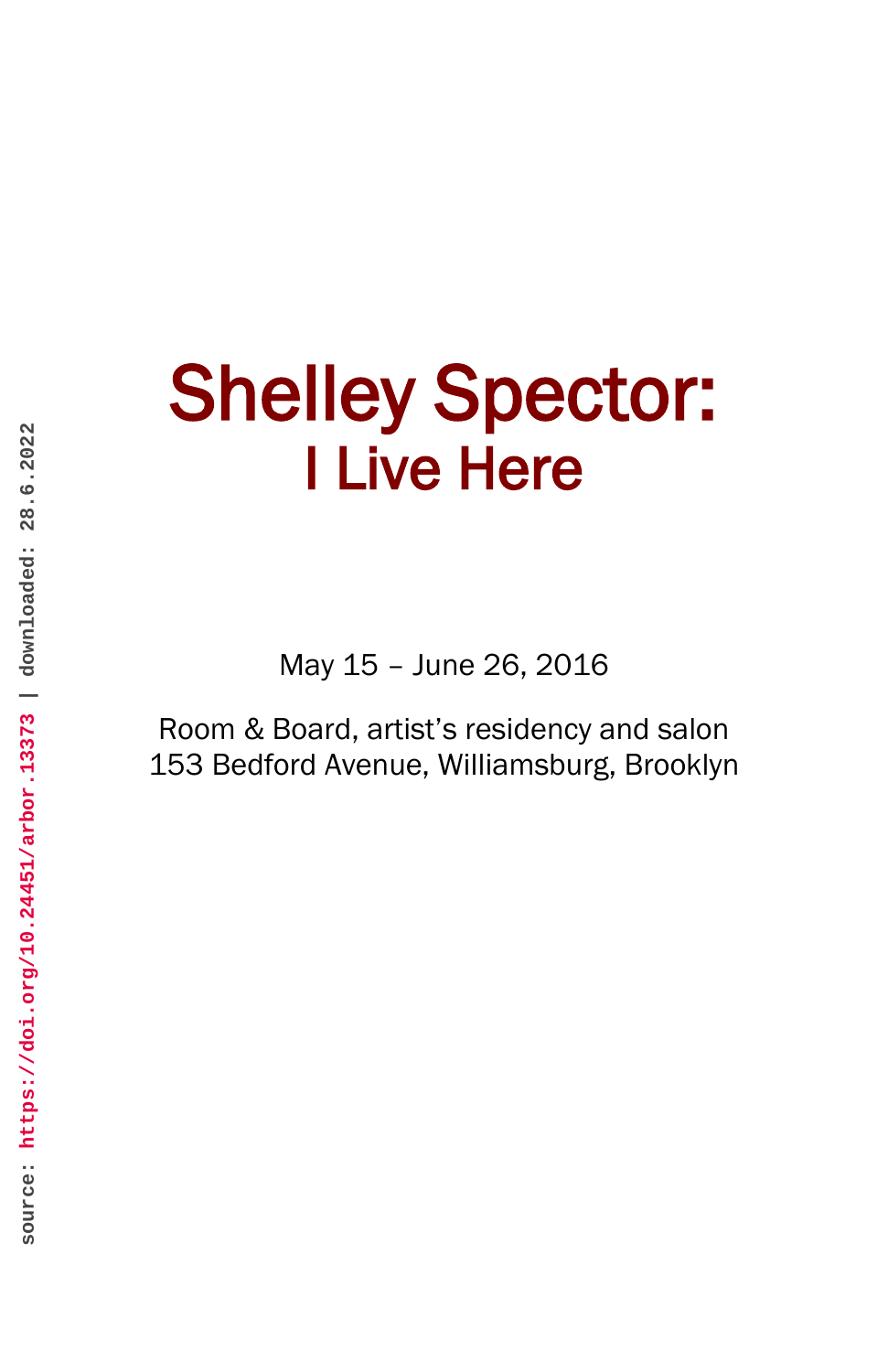### **Contents**

Domestic Ecosystem / 3 Shelley Spector

Shelley Spector's Domestic Front / 4 Julia Pelta Feldman

Works in the exhibition / 8

Acknowledgements / 17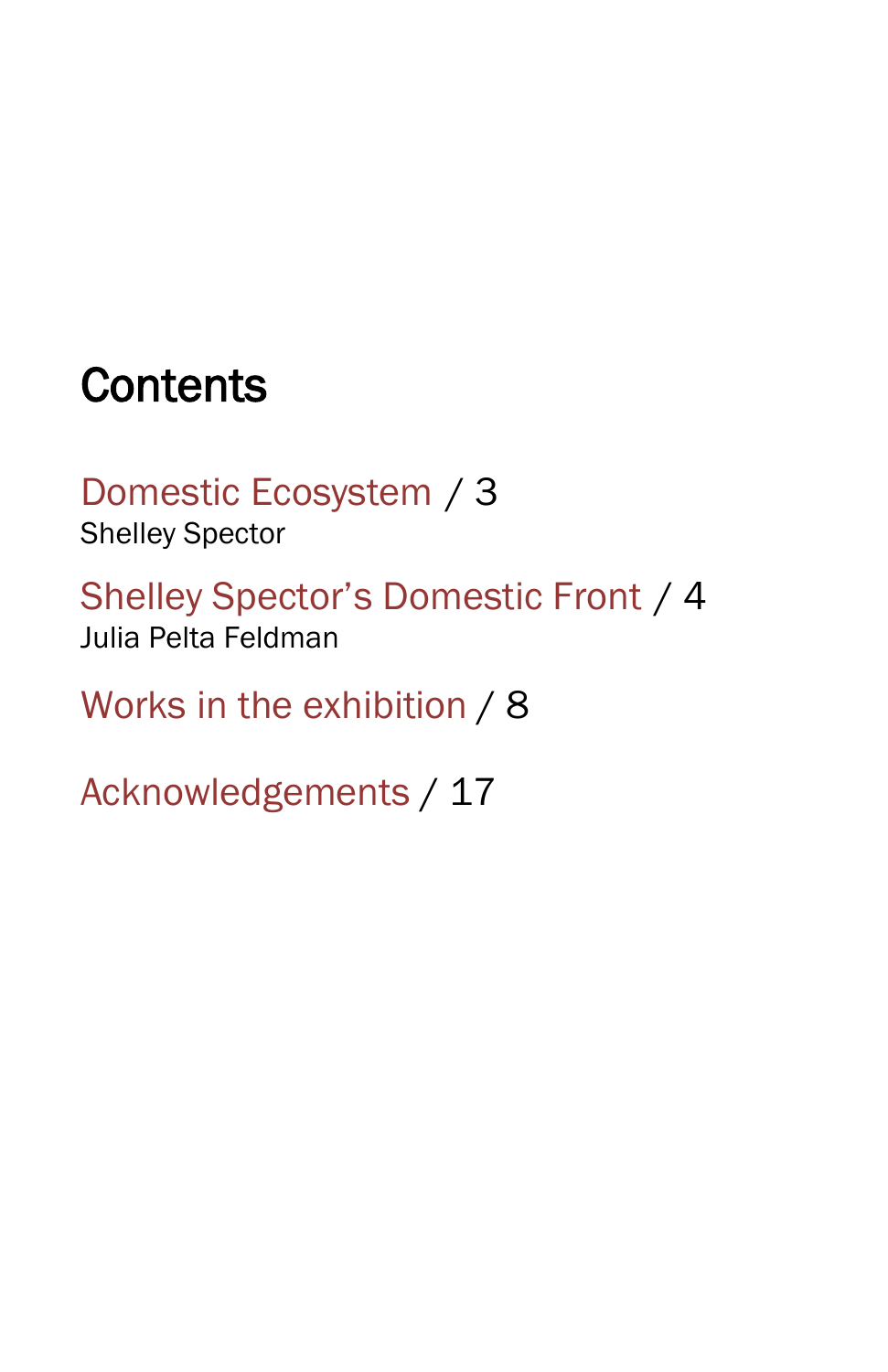### Domestic Ecosystem

#### Shelley Spector

Sometimes I imagine a scenario where my studio practice and my home life – as far as materials, objects and living space go – would be completely self reliant. Imagine the ecosystem in a terrarium. In this vision, I don't buy anything new, but instead I make what I need out of what I have. It may be possible that I already have enough to live on for a very long time, if not forever. This would be the ultimate project, one that laces together my concerns about the world and my urge to make work.

But, I live with my family of four whose dream of the ideal is very different. They'd likely see this as a punishment instead of an inspiration. So instead, I work into each body of work and into each piece small moments of this idea.

There is a constant stream of beautiful post-consumer goods – like clothing, packaging, furniture and homewares. A major part of my practice is to look for and collect those materials that help me to understand the complex experience of living in my lifetime. In the throwaways that I use, I see intangible but interpretable marks of their past owners that speak to a popular culture and possibly even universal human desires. Beyond that and rarely visible is the history of all the persons and places of their manufacture. I combine my own lived experience with what I pull from these materials and make work that is in search of communal identity.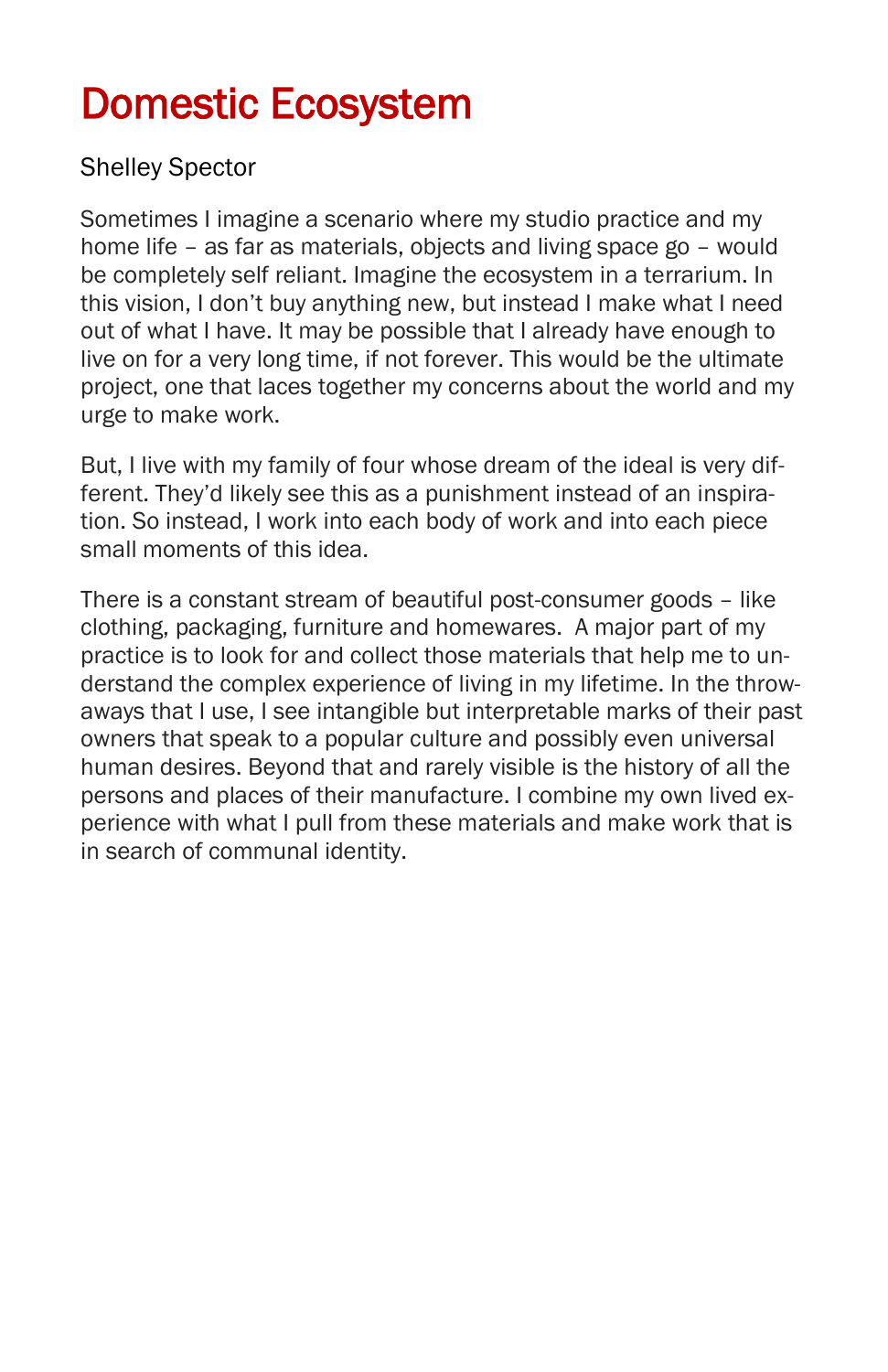### Shelley Spector's Domestic Front

#### Julia Pelta Feldman

Shelley Spector doesn't live here; I do. "Here" is my apartment, as well as Room & Board, which is an artist's residency and salon I run out of it. For the past two years, I have invited artists to stay here with me and my husband for a month and, if they like, to plan an event for the salon as an intimate yet public way of sharing their work. I have worked with a several composers, a photographer, a noise musician, a digital novelist, a playwright, and a filmmaker, but *Shelley Spector: I Live Here* is Room & Board's first exhibition. This means that, instead of living with Shelley (though she did sleep on the sofa a few times during the installation), I am living with her work.

This feels fitting, as Shelley has woven so much of the stuff of home through what she makes. Embroidery, wallpaper, books, curtains; the exhibition checklist reads like a list of things one would pick up when moving into a new apartment. Yet even as they mimic and take the place of these familiar, ordinary things, Spector's works announce that they do not belong here. They are marked by their strange materiality: The curtains are made of wood, the wallpaper of old cardboard and recycled fabric. Many of Spector's objects are too decorative to fulfill their normal functions, and all are too idiosyncratic to be mistaken for mass-produced.

But even though Shelley's works more than hold their own in my living room – they are impossible to mistake for the household items they impersonate – art outside art's places always runs the risk of misinterpretation. We wanted the works to seem not like decorations for the parlor of an avid Spector collector, but instead vivid manifestations of the artist's spirit: a domestic interior through the looking glass, or perhaps through one of Shelley's peculiar *Mirrors.* The elaborately decorated canned goods, too pop to be kitsch (and vice versa), can be seen as off-kilter impostors, but even the Embroideries can, too. Hanging on the wall with their wooden frames and would-be abstractions, the Embroideries are both sincere works of craft and stealthy surrogates of paintings.

Most of Shelley's works are animated by used components, which speak eloquently of their former lives as clothing, furniture, or junk, and by the artist's handmade methods, which imbue them with a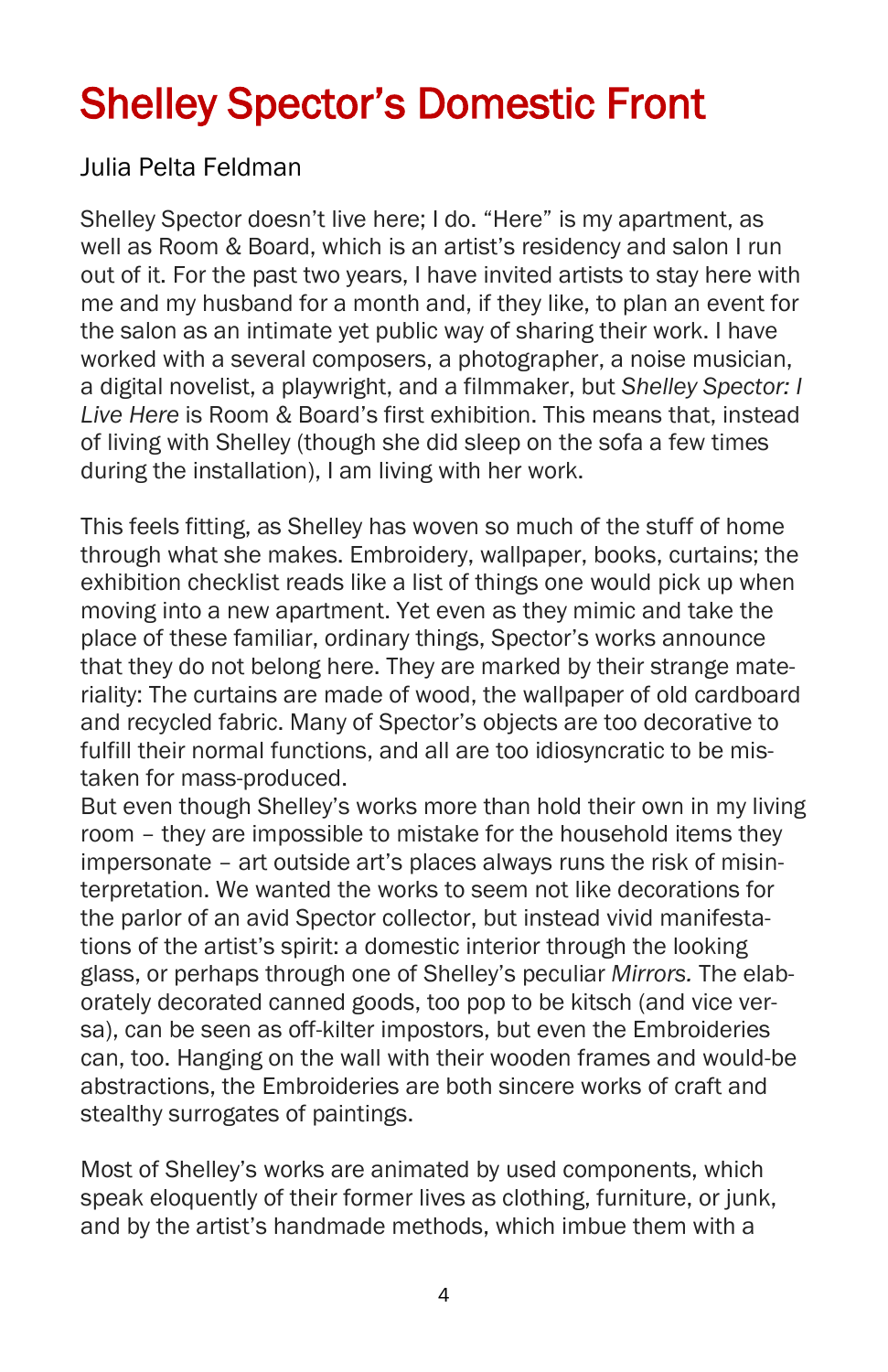sense of delicacy and care. Spector avoids raw materials, preferring to repurpose used and discarded things that have already taken part in others' lives. Even as she reuses, cuts, saws, collages, and embroiders what she finds in the course of making something new, Spector always demonstrates the utmost respect and tenderness for these things that have been owned and loved by strangers, and by extension, for the strangers that loved them. She likes "making things out of other people's things," wanting to rescue not only the materials themselves but the feelings and histories that attach to them.

Though no longer visible, their former lives weave a spell of history, permanence, tradition, and humanity over Shelley's works, adding to their strength, their right to exist, even if Shelley's process often transforms them from something practical – a can of food, a pair of pants, a basket – into the uselessness unique to art. Thus, even in their quiet intimacy, her works link themselves to larger webs of family, production, and consumption far beyond the confines of Room & Board's upholstered environs. These connections remind us of the value of what we already have, but they also hint at the necessity of cobbling together a home to serve as refuge from the outside world.

In particular, Shelley's works in embroidery embody the importance of home even as they figure the forces that threaten its sanctuary. One such work, *Red Flood* (2011), is at once abstract and pictorial, charming and unsettling. Its tumbled, red and white surface is a series of wave patterns that spill to the edges of its modest frame. *Red Flood*  and the other embroideries distill natural disasters into delicate, graphic motifs: hurricane, fire, tornado, nuclear fallout. To make these works, the artist embellished the patterns of recycled fabrics with irregular forms suggestive of biomorphic abstraction. Hanging on the walls, Shelley's embroideries may assume the guise of paintings, but their round wooden frames suggest embroidery hoops and their frank materiality grounds them in the realm of craft. In actuality, Shelley embroidered these works by machine, lending these disasters the sharp lines of the scientific diagrams on which their shapes are based. This was hardly a push-button affair, since Shelley had to wrestle with clunky, first-generation software to trick the device into doing things it did not want to do, but the machine's precision nonetheless layers a sense of cold objectivity onto these warm, homey things. Lacking detail or data, the embroideries convey the abstract anxiety of climate change, and its potential to disrupt our domestic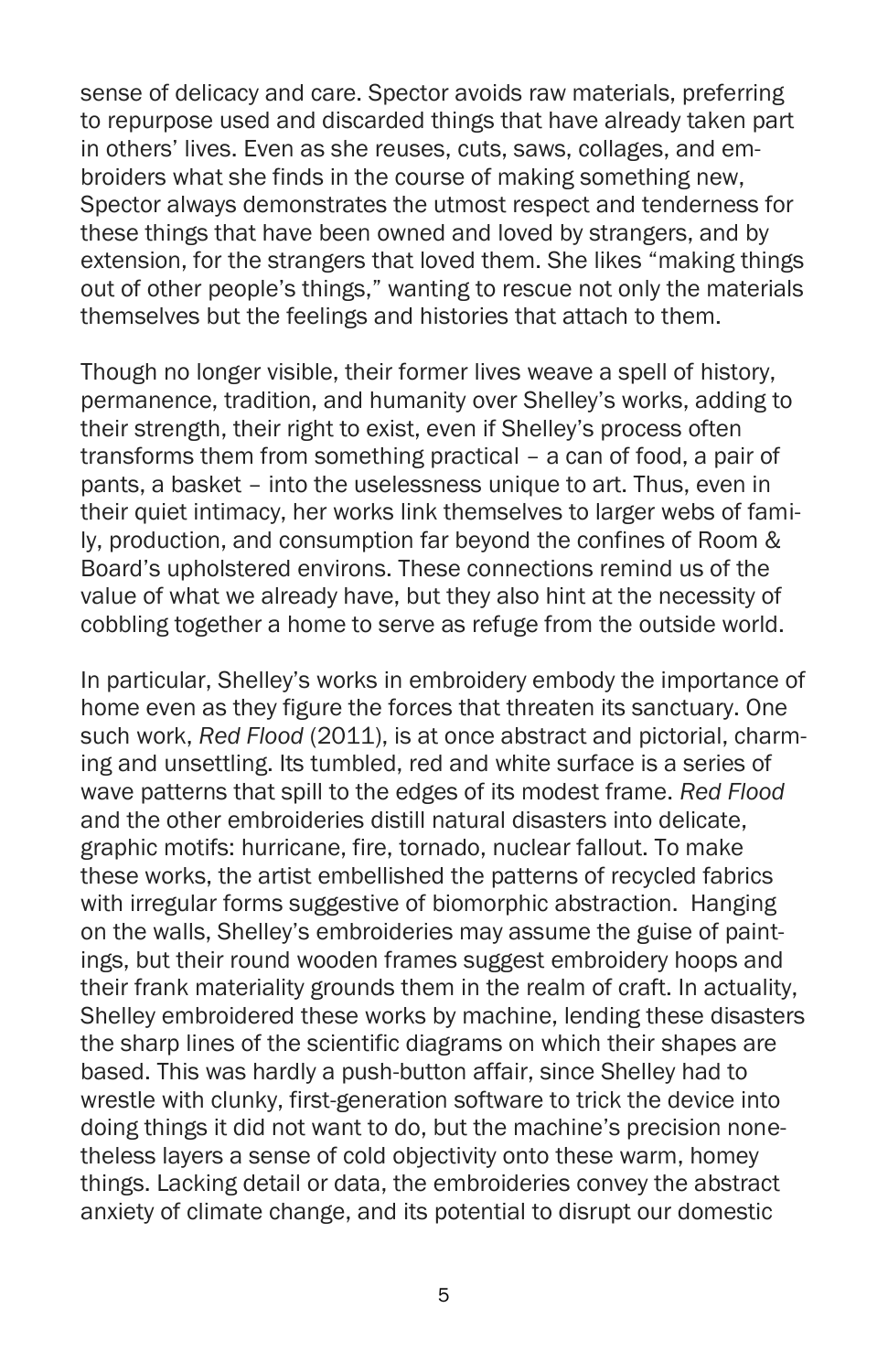routines. At once cozy and uneasy, the Embroideries – like much of Spector's work – embody the comfort and safety of home while calling forth the impinging world outside. In so doing, they reflect Room & Board's own project of opening up its living room to that world.

The apocalypse is one of the first things I remember talking about with Shelley, about ten years ago. We were discussing the work of another Philadelphia artist, Randall Sellers, whose precise pencil drawings mix futuristic buildings with ruins in brick that suggest the demise of our own society. Imagining myself in one of Randall's drawings, I professed my own unfitness to survive there; my worth and utility hinge on knowledge and abilities that only have meaning within civilization as I know it. My reliance on existing infrastructures and lack of practical skills (not to mention my astigmatism) mean that, when the end of the world comes, I'll be lucky to be among the first to go, before the dust settles on a new one.

Shelley doesn't feel that way. She would, she thought, do okay, and even before I reflected that Shelley is an accomplished carpenter, able to attend to such utilitarian matters as shelter, her practical attitude and unflappable mien were convincing enough. I believed it, and I still do. She was both casual and serious, as if she had appraised the possibility and her readiness for it. At the time, it sounded a bit like a brag, this claim to be equal to the end of the world, but in getting to know Shelley and her art, I have come to see it as a piece of self-knowledge gained through the labor of making her own world, a place both of and for her work, herself, and her family.

The primary concern is not, after all, the end itself, but what comes after; and if the apocalypse is a state, rather than an event, then it is worth recalling that many people have lived and are now living through it. Shelley's works in embroidery represent a decorative craft form, innocent and abstract, that has picked up and incorporated the worries that circulate in our culture – perhaps particularly in 2011, when the embroideries were made, and when pop-cultural anxiety about environmental collapse reached a fever pitch. In their figuration of disaster, impending or in process, the embroideries may remind us of Afghani "war rugs," textiles woven during the Soviet occupation of Afghanistan that incorporate tanks, machine guns, and military helicopters into the abstract motifs of flora and fauna that have long decorated the celebrated rugs of this region. (The rugs are, of course,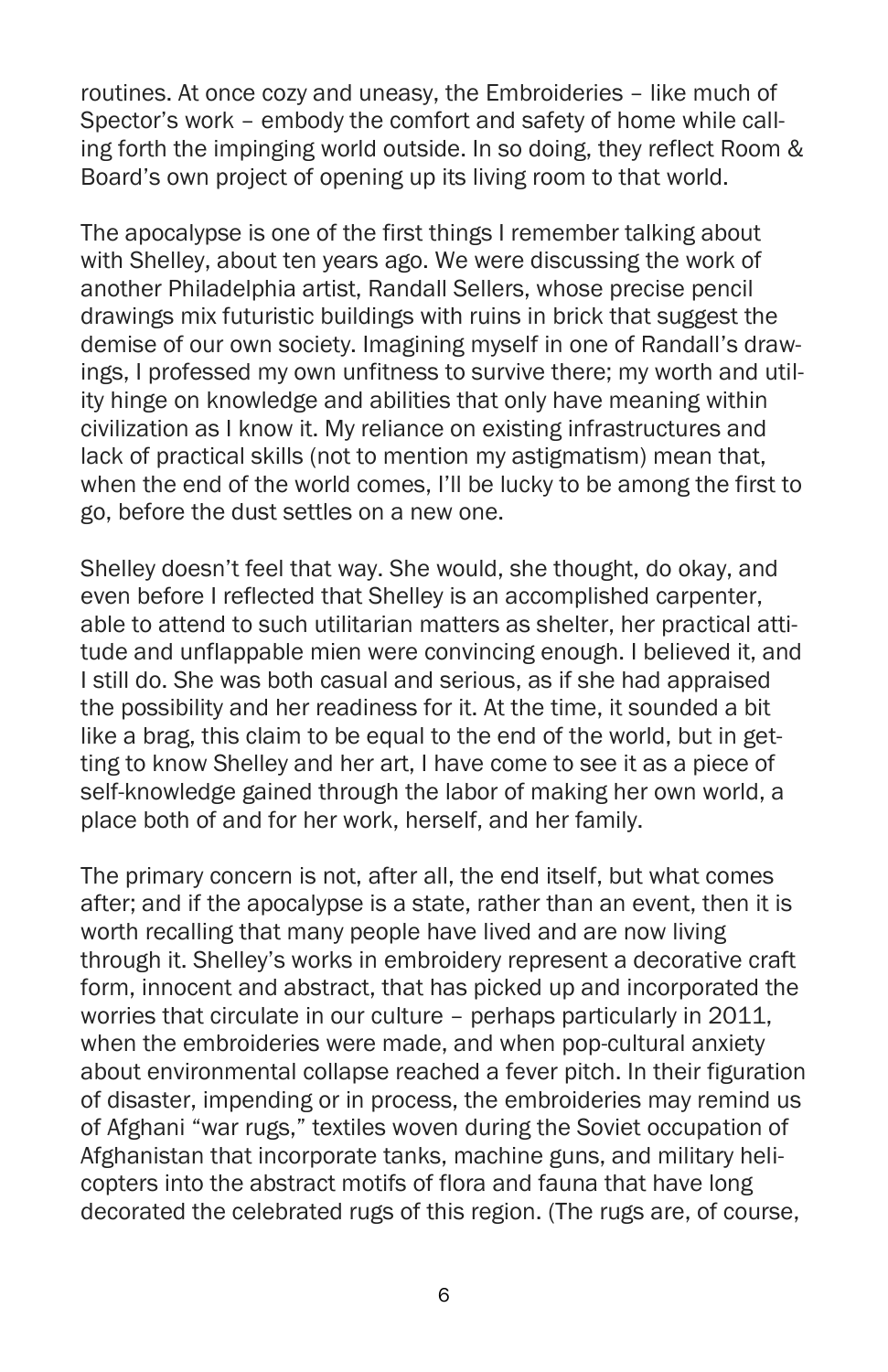woven by women, traditional keepers of the crucial membrane that separates home from world.) The rugs continue to be made today, with new imagery for a new occupation: now, they feature American military vehicles, as well as the destruction of the World Trade Center, the latter adapted from images in leaflets dropped by the U.S. air force to explain the cause of the invasion. These war rugs, like Shelley's embroideries, are a sharp reminder of the meaning and relevance of those craft activities associated with women's work, with home, and only rarely with art – those practical skills that, as Shelley notes, may well come in handy when the chili with beans hits the fan.



War rug, Afghanistan.

Let me be clear, however, that Shelley, too, is a creature of civilization. She and her partner, Yvonne, a journalist, are both teachers, and their two daughters have yet to finish high school; Shelley does not romanticize the end of the world. This romance, when it surfaces in art and pop-culture (or in my breezy absconding of post-apocalyptic responsibility), seems a kind of lazy fatalism, an excuse not to recycle, or to face the depressing certainty that recycling won't save the planet. Still – and Shelley's work is proof of this – there is so much to save. Therefore, Shelley's domestic front is a bulwark not only against encroaching chaos, but also against apathy. That's why, when the apocalypse comes, I'm going to Philly.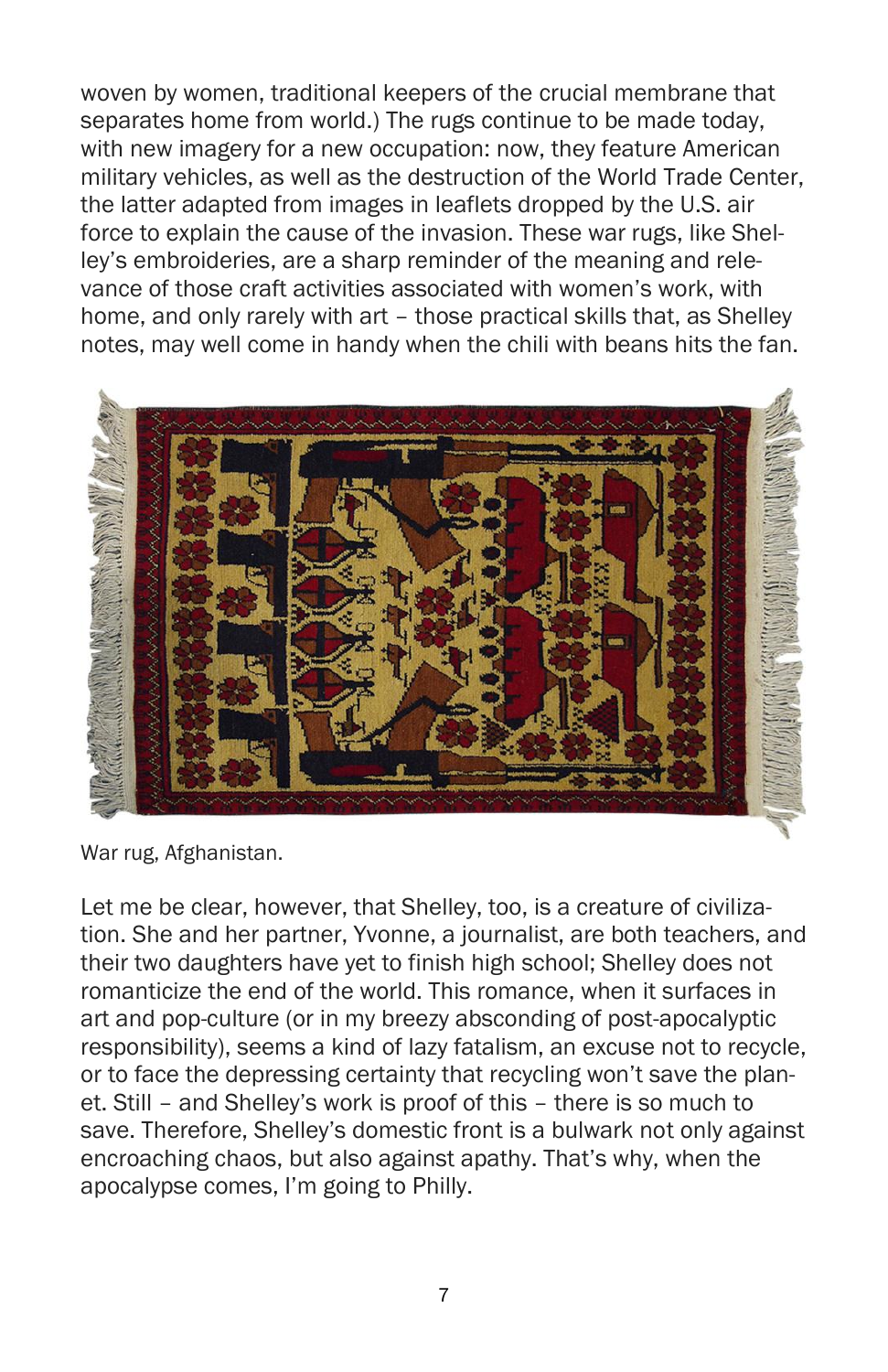### List of works in the exhibition

Clockwise from entrance

*Mirrors* Reclaimed wood, glass and metal Dimensions variable 2016

*Common* Reclaimed fabric and metal w/thread 18 x 12 x 1" 2011

*Boxing Time* Reclaimed fabric, metal and wood, w/clock parts 7.5 x 7.5 x 7.5" 2012

*Book Buff* Reclaimed paper w/books Dimensions variable 2016

*Like Brick*  Reclaimed fabric Dimensions variable 2012

*Village*  Reclaimed fabric w/thread Dimensions variable 2015

*Talklessors* Pigment print on shelf Edition of 14 64 1/2 x 14 x 5" 2014

*Hounds-tooth Winter Fan*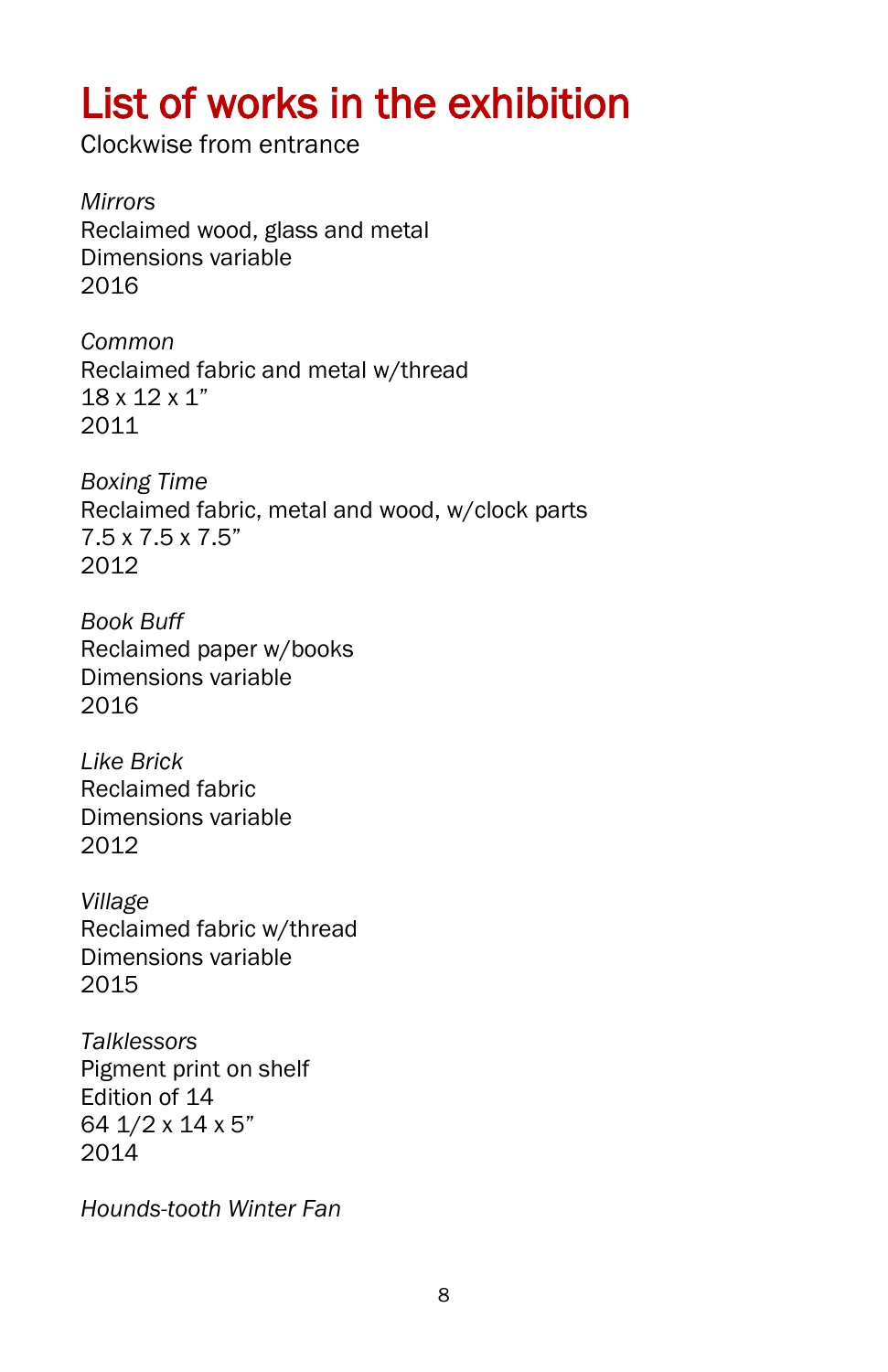Reclaimed fabric, wood and hardware 61 x 15 x 4" 2012

*Dreck Groove*  Reclaimed cardboard Dimensions variable 2012

*Plaid Curtains* Reclaimed wood w/paint 20 x 30" 2016

*HairPin* Pigment Print Edition of 120 5.5 x 40" 2009

*National America*  Pigment Print Edition of 120 5.5 x 40" 2008

*Man Comb*  Pigment Print Edition of 120 5.5 x 40" 2009

*Chili With Beans* Canned chili with beans with reclaimed fabric and wood 4.5 x 6 x 10.5" 2016

*Chicken Noodle Soup* Canned chicken noodle soup with reclaimed fabric, wood and buttons 4 x 6 x 11" 2016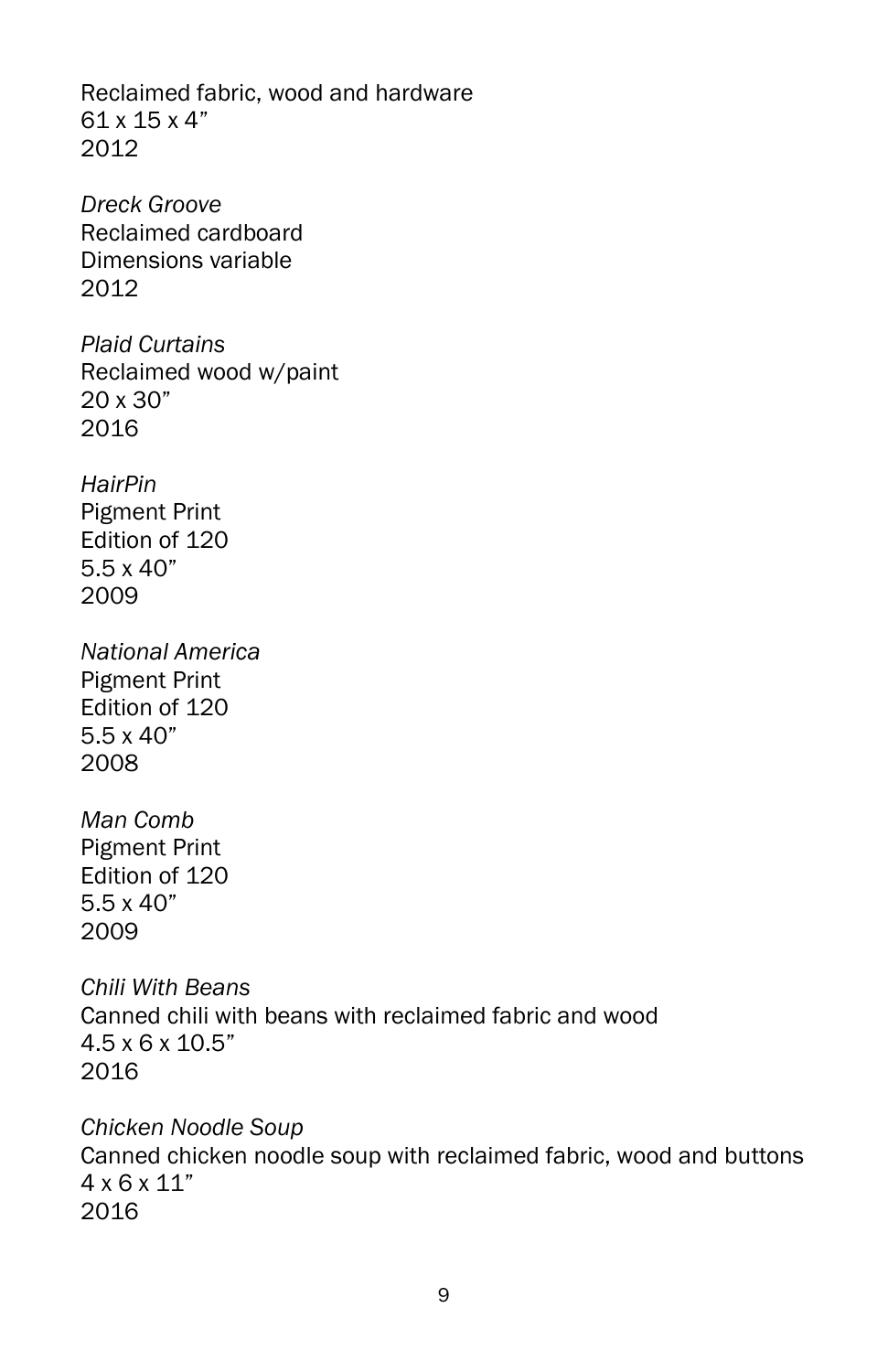*Peas* Canned peas with reclaimed fabric, metal and wood 5 x 5 x 8" 2016 *Screw*  Pigment Print Edition of 120 5.5 x 40" 2008 *Plaid Fallout*

Reclaimed fabric and wood w/thread 11.5 x 11.5 x .5" 2011

*Herringbone Twister* Reclaimed fabric and wood w/thread and glass 19 x 17 x 1" 2011

*Flood on Flood* Reclaimed fabric and wood w/thread 6 x 8 x .5" 2013

*Average Temperatures* Reclaimed fabric and wood w/thread 11.5 x 11.5 x .5" 2011

*Burgundy Rain* Reclaimed fabric and wood w/thread 6.5 x 7 x .5" 2013

*Red Flood* Reclaimed fabric and wood w/thread 11 x 7.5 x .5" 2011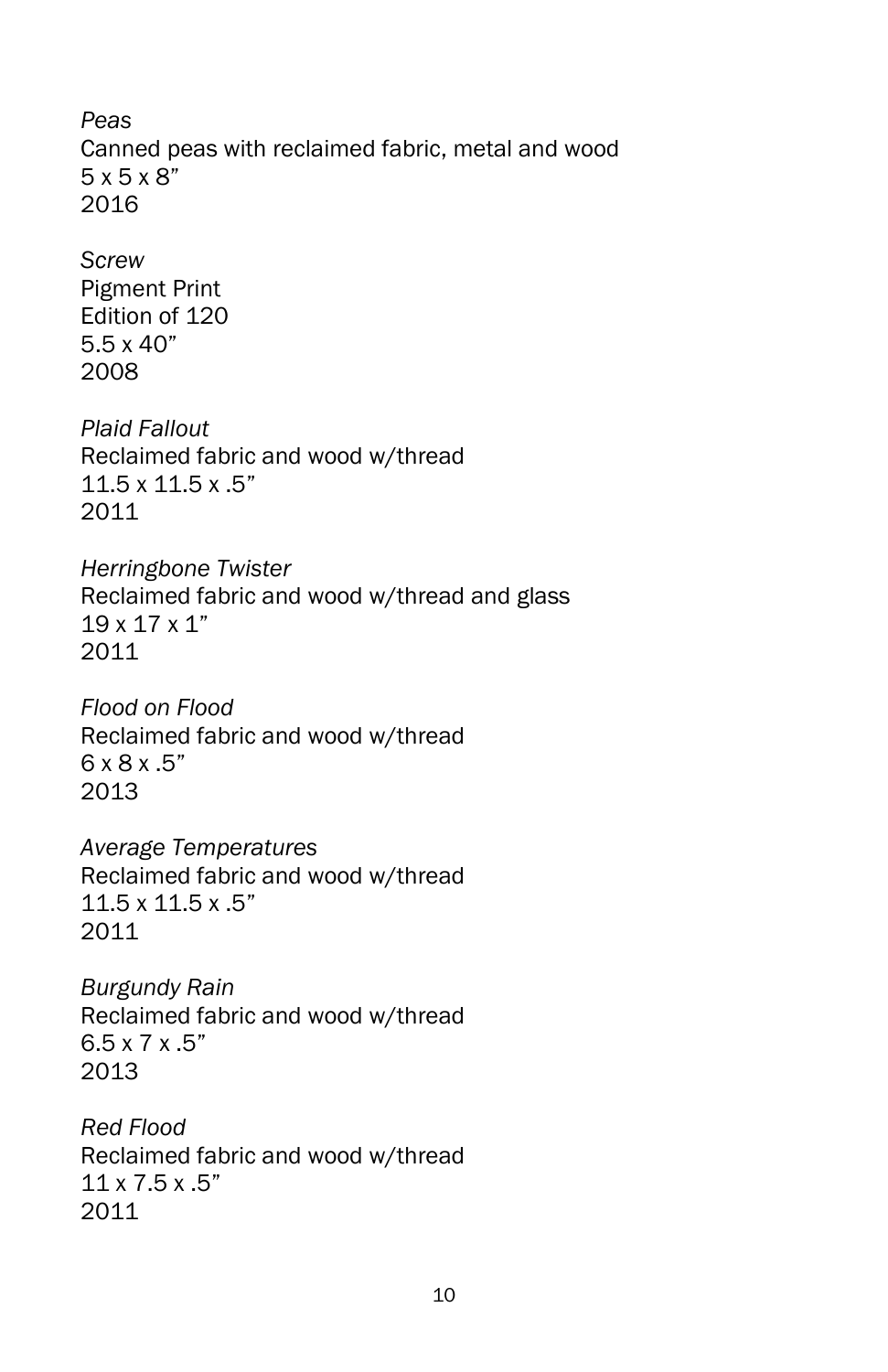*Girl Storms* Reclaimed fabric and wood w/thread and glass 18 x 15.5 x 1" 2011

*Yellow Fire* Reclaimed fabric and wood w/thread 6.5 x 7 x .5" 2011

*136* Reclaimed fabric and wood w/thread 7 x 6.5 x .5" 2011

*More Weather* Reclaimed fabric and wood w/thread 5.5 x 8.5 x .5" 2013

*Blue Cord Worldwide Temperatures* Reclaimed fabric and wood w/thread 6.5 x 7 x .5" 2013

*Joplin* Reclaimed fabric and wood w/thread and glass 24.5 x 20 x 1" 2011

*Yellow Magma* Reclaimed fabric and wood w/thread 8 x 7 x .5" 2011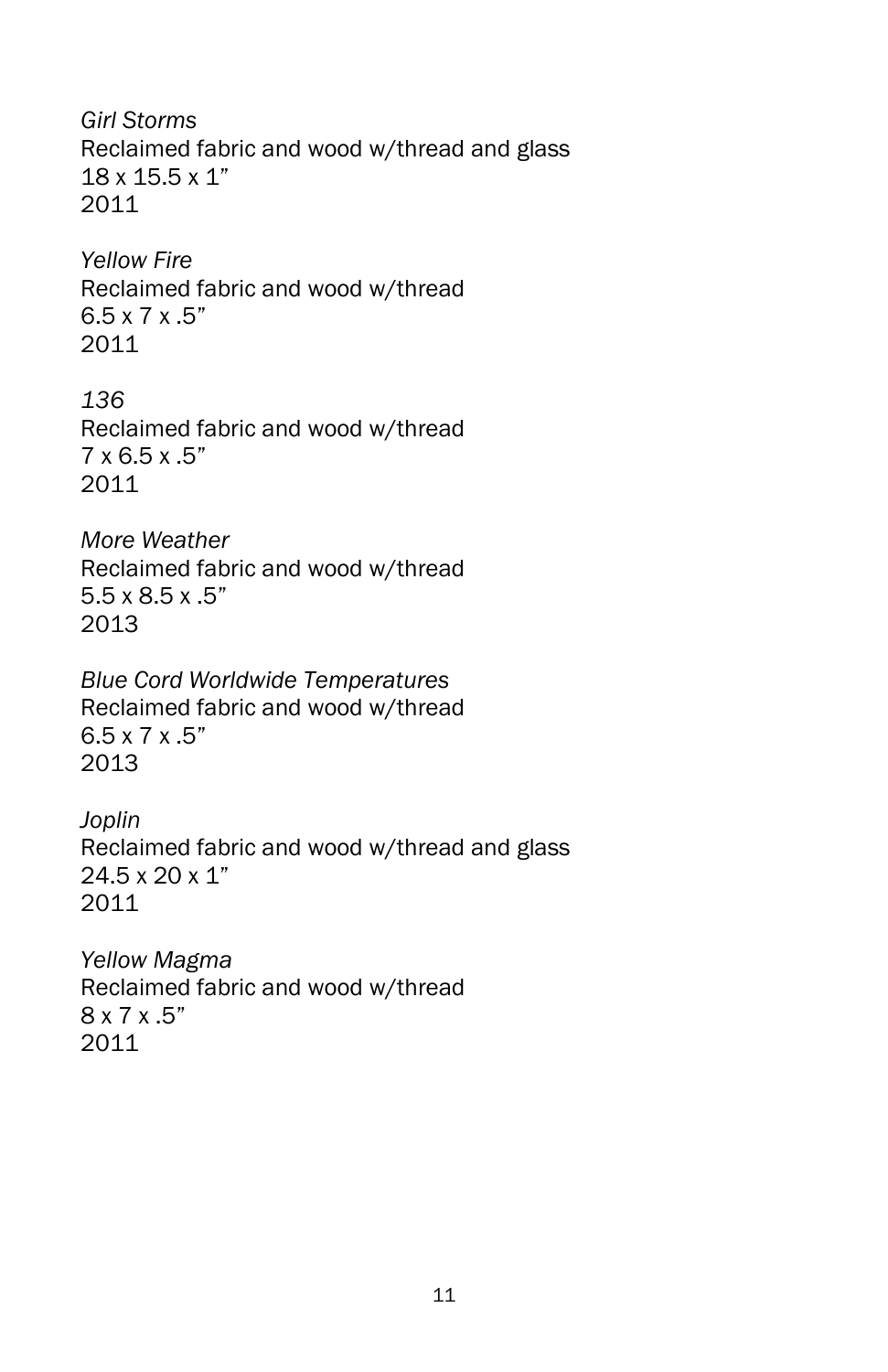## Selected Illustrations



*Mirrors*, 2016.



*Boxing Time*, 2012.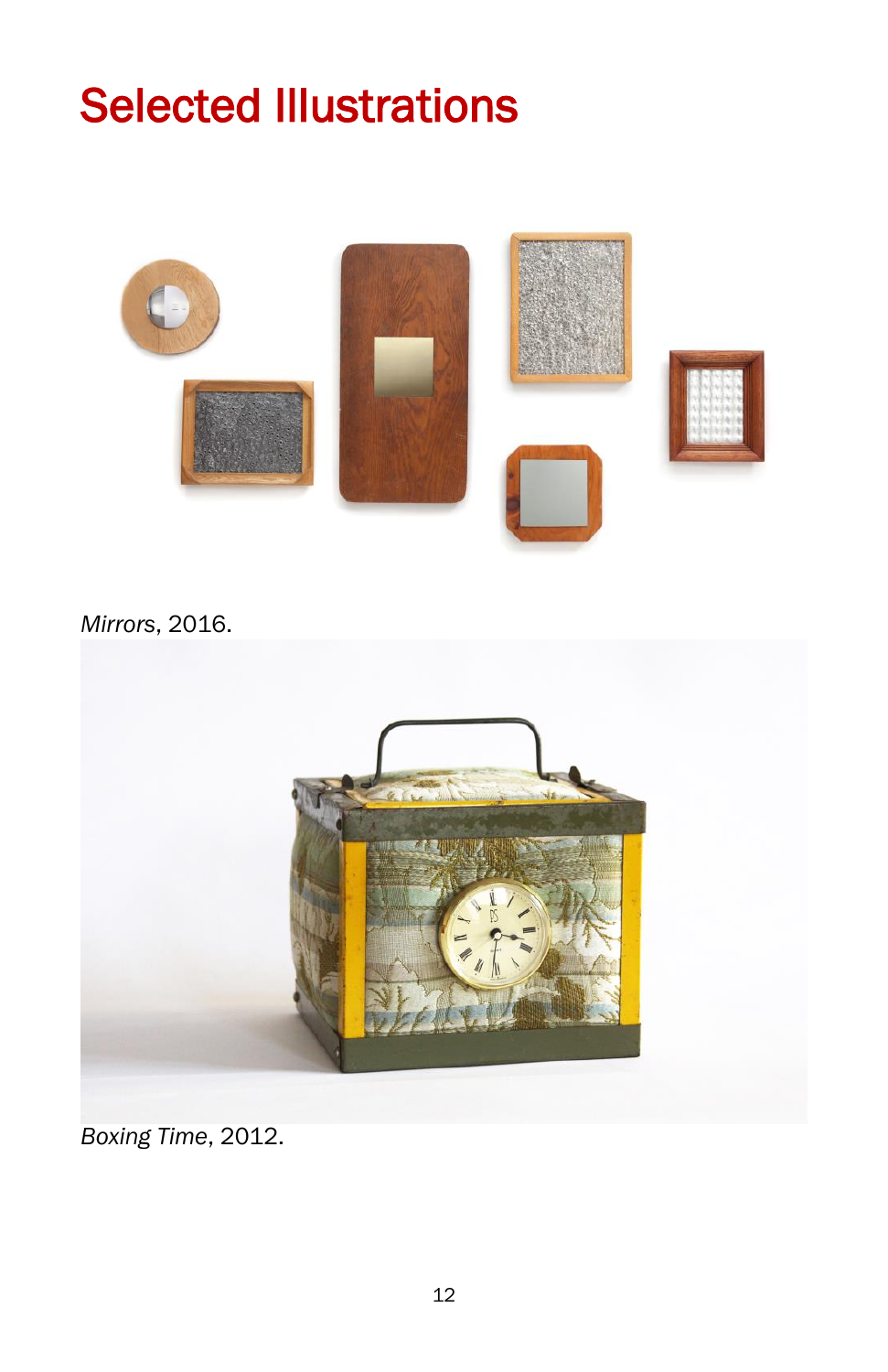

*Talklessers*, 2014.



*Curtains*, 2016.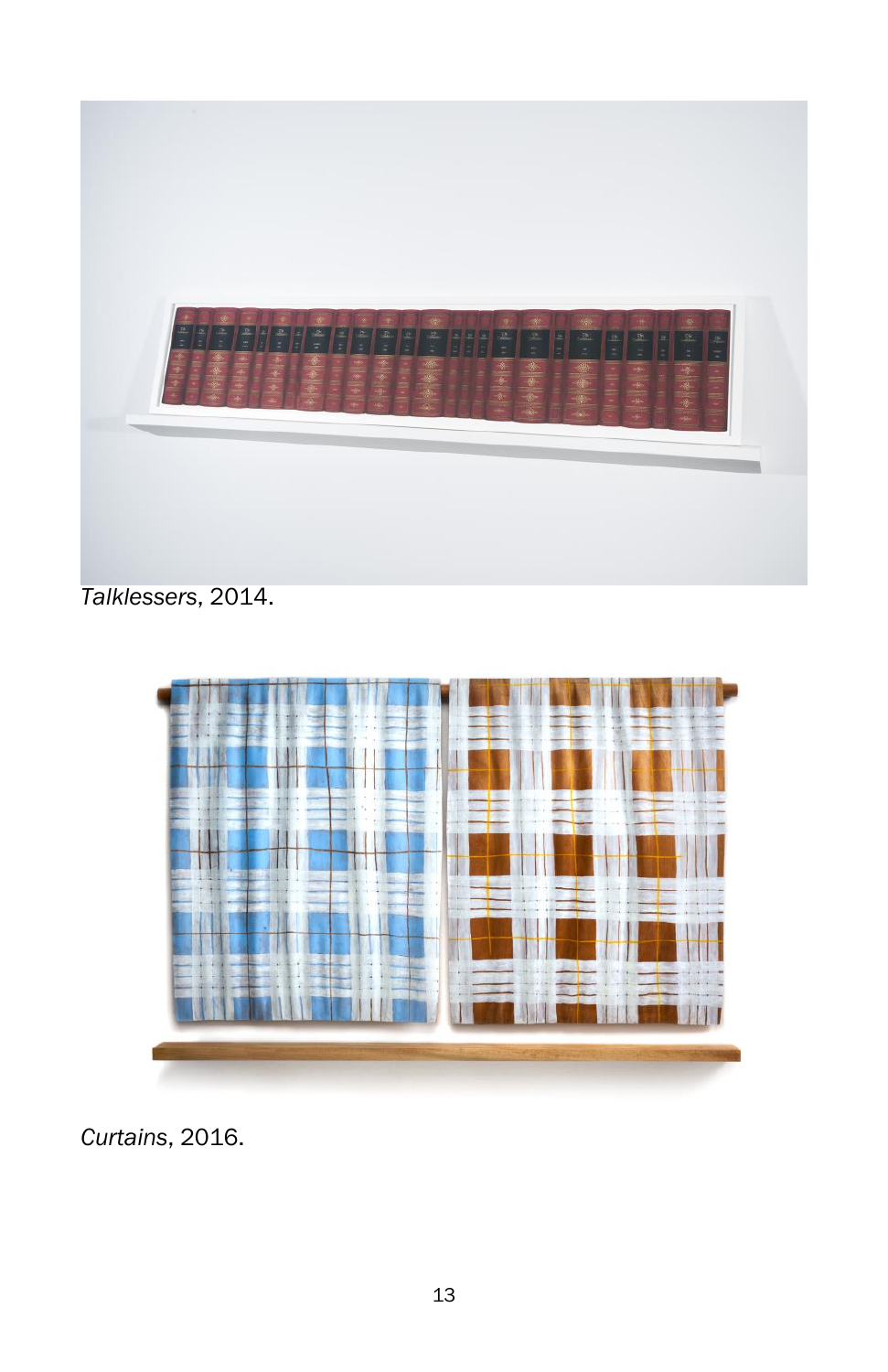

*Chicken Noodle Soup*, 2016.

*Chili with Beans*, 2016.





*Peas*, 2016.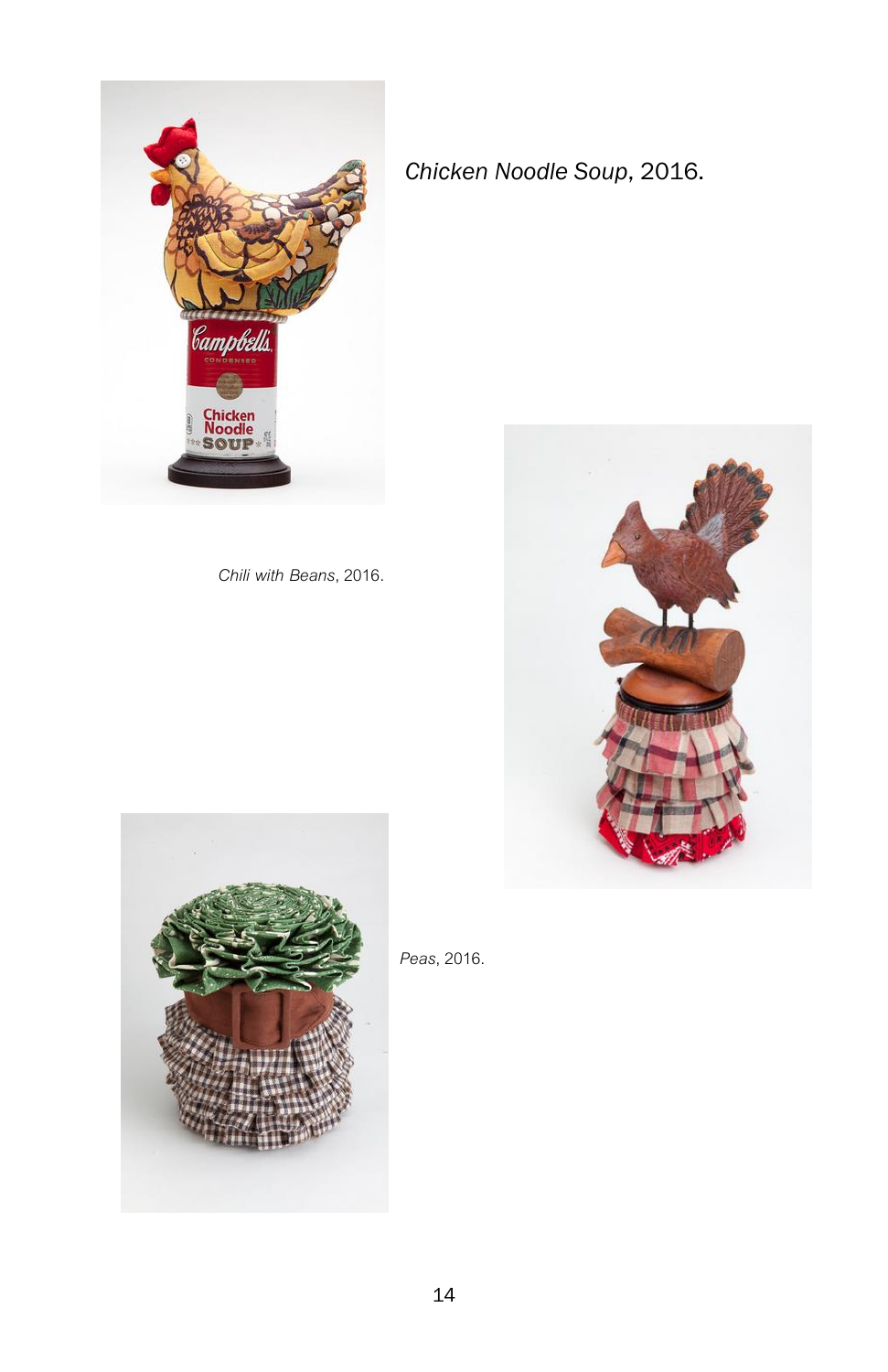

*Average temperatures*, 2011.



, 2011.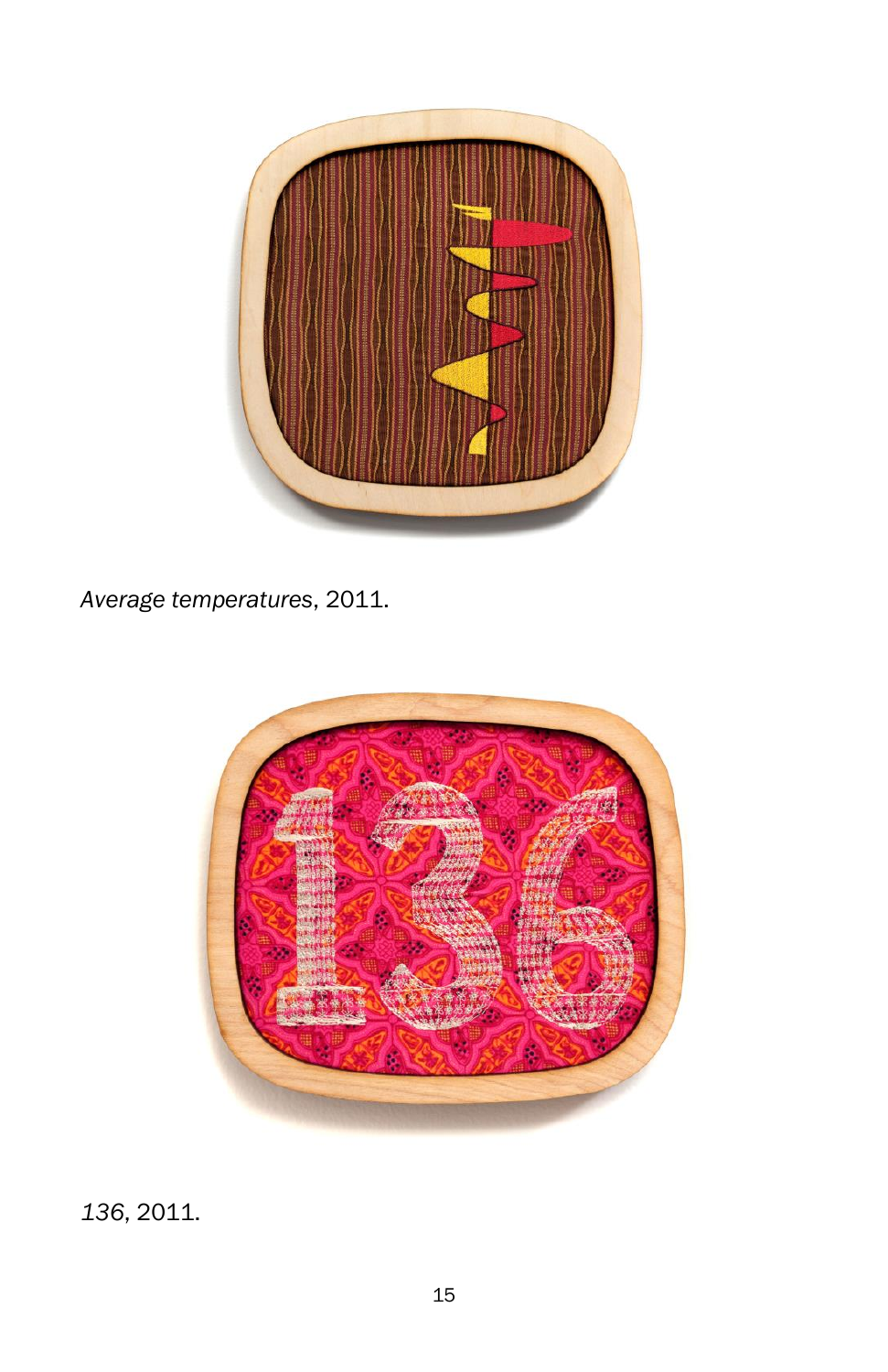

*Herringbone Twister*, 2011.



*Plaid Fallout*, 2011.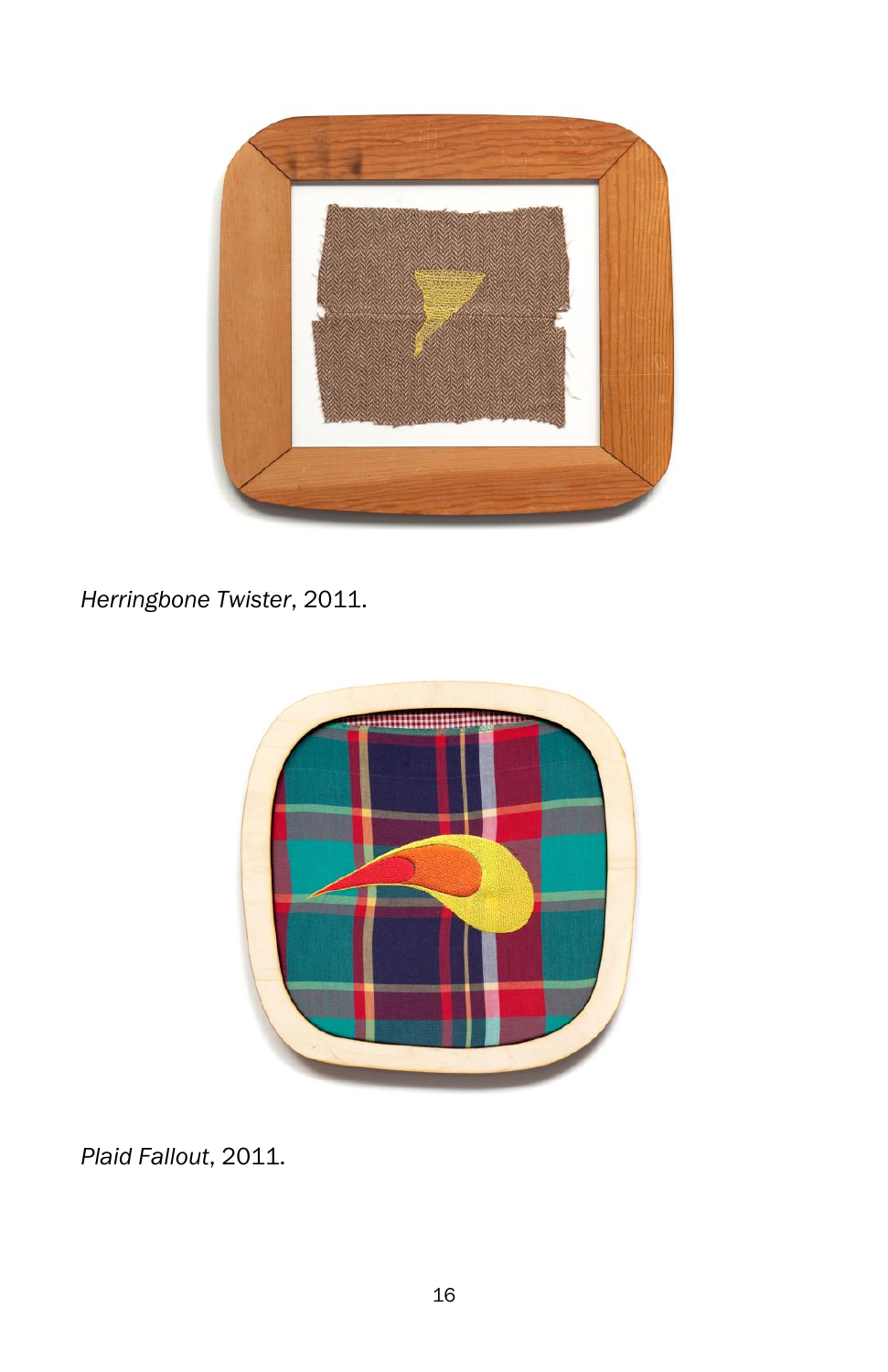#### Acknowledgements

Shelley and Julia would like to thank Hannes Bajohr, Lily Benson, Marlene Militz, Ally Mintz, Deborah Peña, and Yvonne, Nola, and Margo Latty.